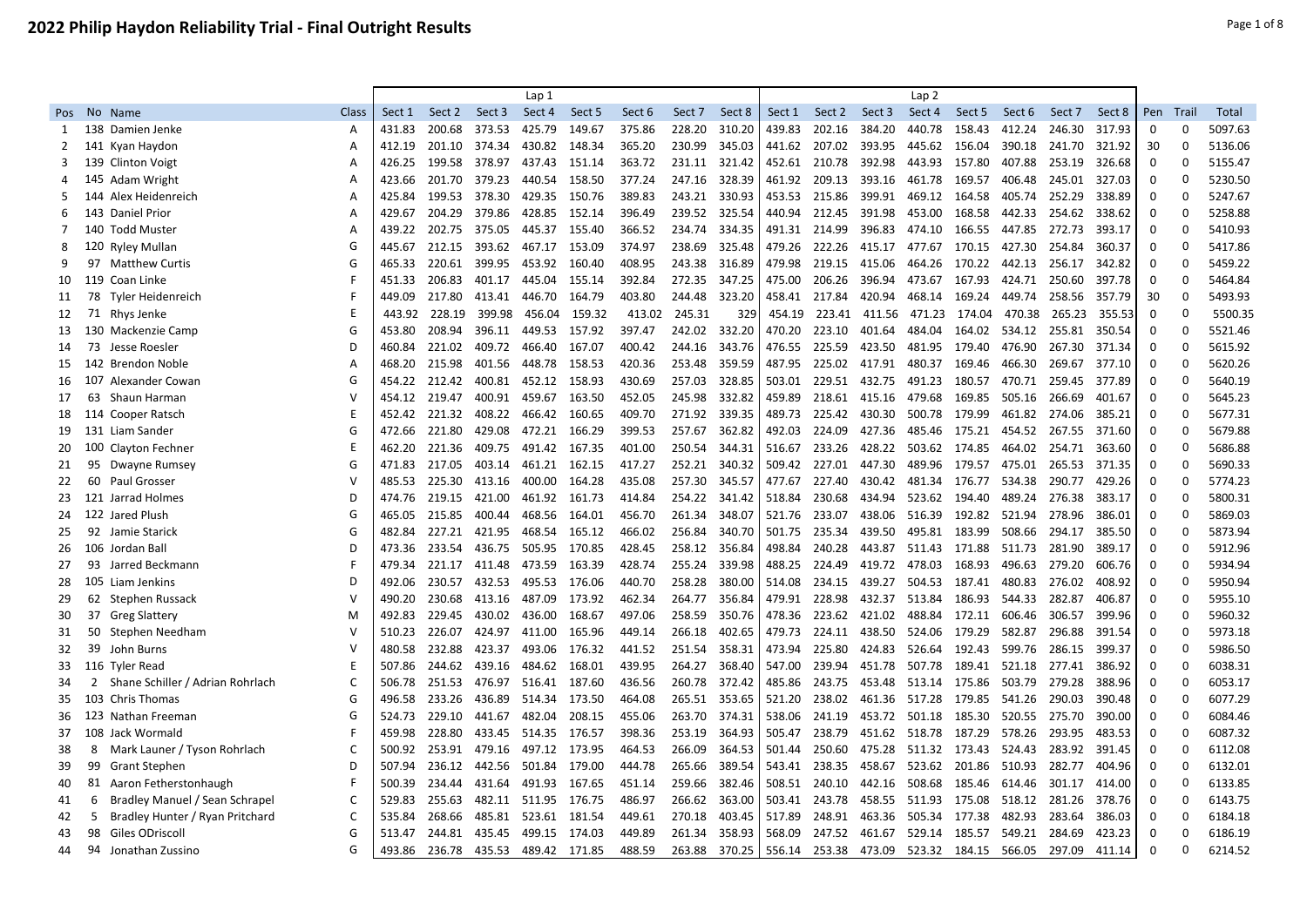## **2022 Philip Haydon Reliability Trial - Final Outright Results Page 2 of 8** Page 2 of 8

|    |                                                      |              |        |        |        | Lap <sub>1</sub> |        |        |        |        |        |        |        | Lap <sub>2</sub>      |               |        |        |        |             |             |         |
|----|------------------------------------------------------|--------------|--------|--------|--------|------------------|--------|--------|--------|--------|--------|--------|--------|-----------------------|---------------|--------|--------|--------|-------------|-------------|---------|
|    | Pos No Name                                          | Class        | Sect 1 | Sect 2 | Sect 3 | Sect 4           | Sect 5 | Sect 6 | Sect 7 | Sect 8 | Sect 1 | Sect 2 | Sect 3 | Sect 4                | Sect 5        | Sect 6 | Sect 7 | Sect 8 | Pen         | Trail       | Total   |
| 45 | 113 Thomas Anderson                                  | D            | 552.16 | 237.68 | 438.91 | 503.28           | 178.71 | 456.70 | 264.60 | 402.15 | 547.28 | 244.71 | 462.27 | 531.01                | 201.24        | 517.46 | 294.33 | 404.51 | 0           | 0           | 6237.00 |
| 46 | 111 Anthony Read                                     | D            | 542.23 | 237.19 | 457.59 | 516.93           | 179.87 | 461.61 | 270.38 | 376.54 | 544.31 | 243.32 | 473.28 | 537.51                | 186.83        | 540.27 | 275.72 | 400.95 | 0           | 0           | 6244.53 |
| 47 | 1 Shane Beckmann / Adam Brook                        | C            | 549.08 | 260.46 | 496.81 | 526.17           | 183.37 | 461.53 | 310.43 | 366.87 | 497.09 | 250.44 | 454.84 | 509.42                | 182.41        | 518.52 | 274.86 | 429.92 | 0           | $\Omega$    | 6272.22 |
| 48 | 128 Ian Schulz                                       | G            | 490.64 | 230.43 | 427.77 | 505.37           | 168.82 | 487.41 | 263.65 | 394.18 | 528.72 | 240.99 | 452.58 | 516.78                | 185.76        | 668.68 | 312.42 | 400.23 | 0           | $\Omega$    | 6274.43 |
| 49 | 3<br>Ben Mayne / Ashley Ball                         | $\mathsf{C}$ | 531.70 | 269.47 | 515.98 | 531.62           | 185.56 | 456.59 | 271.97 | 385.48 | 537.58 | 257.61 | 475.75 | 530.31                | 179.54        | 488.66 | 270.97 | 393.21 | $\Omega$    | 0           | 6282.00 |
| 50 | 126 Curtis Russack                                   | D            | 480.37 | 247.05 | 464.94 | 521.51           | 178.81 | 453.52 | 282.89 | 397.14 | 538.00 | 265.86 | 471.45 | 556.76                | 194.27        | 503.16 | 298.98 | 443.09 | $\Omega$    | $\Omega$    | 6297.80 |
| 51 | 20<br>Ross Watson / Cooper Winter                    | К            | 531.09 | 268.16 | 493.62 | 510.64           | 170.35 | 493.38 | 274.32 | 379.64 | 526.47 | 269.67 | 493.84 | 518.40                | 185.46        | 523.43 | 294.13 | 396.64 | 0           | $\Omega$    | 6329.24 |
| 52 | 47<br>Brian Gallasch                                 | $\mathbf v$  | 550.44 | 243.15 | 455.30 | 446.00           | 182.90 | 525.55 | 279.70 | 378.35 | 509.84 | 231.86 | 440.42 | 523.18                | 204.90        | 645.12 | 310.25 | 416.92 | 0           | $\mathbf 0$ | 6343.88 |
| 53 | 125 Byron Hoffmann                                   | F            | 428.37 | 232.41 | 447.17 | 490.31 169.00    |        | 461.69 | 266.76 | 371.92 | 548.45 | 248.17 | 462.03 | 533.64                | 195.35 775.26 |        | 290.51 | 407.25 | 30          | $\mathbf 0$ | 6358.29 |
| 54 | Daniel Plowman / Bradley Brook<br>4                  | C            | 531.30 | 257.56 | 503.80 | 528.16           | 179.45 | 449.53 | 269.38 | 377.78 | 507.87 | 251.57 | 473.25 | 526.29                | 175.52        | 495.58 | 277.40 | 383.32 | 0           | 180         | 6367.76 |
| 55 | 96<br><b>Cameron Caruso</b>                          | G            | 539.34 | 254.12 | 449.20 | 497.57           | 171.59 | 474.45 | 272.78 | 440.43 | 569.47 | 248.25 | 472.47 | 519.25                | 180.49        | 546.82 | 307.98 | 437.17 | 30          | 0           | 6411.38 |
| 56 | 77<br><b>Marcus Coppen</b>                           | F            | 516.22 | 250.70 | 452.59 | 502.65           | 179.42 | 526.39 | 285.55 | 380.32 | 542.59 | 260.72 | 473.00 | 525.10                | 183.74        | 631.63 | 333.01 | 433.95 | 0           | 0           | 6477.58 |
| 57 | 84<br>Keegan May                                     | D            | 538.22 | 254.79 | 454.16 | 500.34           | 176.92 | 528.97 | 289.23 | 368.25 | 563.30 | 263.16 | 497.08 | 548.01                | 198.15        | 585.90 | 300.71 | 421.18 | 0           | 0           | 6488.37 |
| 58 | 91 Timothy Lynas                                     | D            | 536.95 | 250.45 | 452.08 | 496.93           | 189.75 | 517.25 | 280.40 | 374.34 | 571.61 | 261.71 | 481.03 | 539.60                | 193.54        | 659.68 | 312.94 | 401.35 | $\mathbf 0$ | 0           | 6519.61 |
| 59 | 129 Ethan Pickstock                                  | G            | 532.17 | 241.98 | 446.19 | 502.14           | 181.71 | 519.17 | 285.98 | 384.62 | 578.09 | 250.63 | 470.70 | 533.68                | 193.47        | 684.91 | 308.16 | 429.70 | 0           | 0           | 6543.30 |
| 60 | 112 Richard Hutt                                     | F            | 483.44 | 227.97 | 440.94 | 491.14           | 169.71 | 469.38 | 261.38 | 389.92 | 311.2  | 249.05 | 455.48 | 546.65                | 186.16        | 549.74 | 306.17 | 415.84 | 600         | $\mathbf 0$ | 6554.17 |
| 61 | 127 Kipp Elsworthy                                   | E            | 546.80 | 235.51 | 447.69 | 500.10           | 173.96 | 555.05 | 274.06 | 403.62 | 573.12 | 254.38 | 530.55 | 532.73                | 183.66        | 594.27 | 318.95 | 438.12 | $\mathbf 0$ | $\mathbf 0$ | 6562.57 |
| 62 | 82 Mitchell Sims                                     | G            | 559.83 | 258.12 | 465.67 | 510.62           | 182.85 | 479.05 | 269.49 | 383.06 | 550.16 | 246.68 | 498.89 | 567.84                | 191.05        | 601.01 | 327.66 | 480.62 | 60          | $\mathbf 0$ | 6632.60 |
| 63 | 74<br>Stuart Mackenzie                               | F            | 533.47 | 247.73 | 467.97 | 533.73           | 185.04 | 516.39 | 283.65 | 416.46 | 584.09 | 270.92 | 520.25 | 569.62                | 205.46        | 575.40 | 305.46 | 434.21 | 0           | $\Omega$    | 6649.85 |
| 64 | 17<br>Russell Bailey / Marc Oxley                    | К            | 587.09 | 290.89 | 516.17 | 549.53           | 184.87 | 469.00 | 276.99 | 404.17 | 573.23 | 267.97 | 498.86 | 603.79                | 187.51        | 529.40 | 294.94 | 425.56 | 0           | $\Omega$    | 6659.97 |
| 65 | 48<br>David Gallasch                                 | $\mathbf{v}$ | 578.70 | 269.03 | 488.62 | 473.00           | 190.21 | 554.13 | 279.38 | 397.20 | 558.78 | 253.74 | 481.06 | 584.70                | 213.21        | 656.99 | 334.16 | 422.06 | 0           | 0           | 6734.97 |
| 66 | 22<br>Neil White / Jason Edson                       |              | 584.12 | 283.68 | 515.25 | 555.89           | 183.53 | 491.80 | 286.89 | 402.10 | 579.70 | 282.01 | 522.28 | 580.65                | 196.32        | 527.91 | 307.66 | 450.93 | 0           | 0           | 6750.72 |
| 67 | $\overline{7}$<br>Darren Winter / Lachlan Greenhalgh | $\mathsf{C}$ | 558.37 | 291.17 | 523.73 | 573.76           | 199.89 | 633.42 | 300.99 | 407.06 | 548.28 | 262.77 | 486.30 | 538.42                | 190.76        | 540.87 | 303.36 | 409.85 | 0           | $\Omega$    | 6769.00 |
| 68 | 65<br>Andrew Byrne                                   | $\vee$       | 557.34 | 261.56 | 477.59 | 544.81           | 182.90 | 530.56 | 290.12 | 388.60 | 573.81 | 264.15 | 486.53 | 552.25                | 198.32        | 655.13 | 319.31 | 505.60 | 0           | $\mathbf 0$ | 6788.58 |
| 69 | 61 Paul Collins                                      | P            | 555.47 | 261.07 | 477.92 | 477.00           | 185.53 | 516.44 | 298.36 | 473.51 | 564.45 | 267.54 | 509.27 | 584.78                | 204.11 588.58 |        | 329.50 | 501.15 | 0           | $\Omega$    | 6794.68 |
| 70 | 35<br>Steve Sparkes                                  | M            | 545.81 | 253.42 | 460.72 | 523.00           | 182.21 | 561.97 | 279.70 | 413.65 | 526.70 | 240.28 | 470.20 | 570.87                | 199.18        | 820.24 | 325.68 | 453.21 | 0           | $\Omega$    | 6826.84 |
| 71 | 42<br>Jonathan Moore                                 | $\vee$       | 554.69 | 259.04 | 477.55 | 475.00           | 191.93 | 595.55 | 292.52 | 398.01 | 558.61 | 258.35 | 488.37 | 566.75                | 206.27        | 699.69 | 339.47 | 484.40 | $\mathbf 0$ | $\Omega$    | 6846.20 |
| 72 | 18<br>Zak Smith / Samantha Baxter                    |              | 582.11 | 306.70 | 525.28 | 551.12           | 189.73 | 560.11 | 292.62 | 465.25 | 567.95 | 273.27 | 517.50 | 558.57                | 185.24        | 579.19 | 305.45 | 402.62 | 0           | $\Omega$    | 6862.71 |
| 73 | 88<br><b>Terry Archer</b>                            | F            | 555.36 | 250.67 | 474.64 | 531.87           | 189.76 | 536.95 | 307.31 | 400.00 | 614.55 | 276.40 | 503.31 | 600.65                | 214.15        | 614.27 | 329.05 | 478.42 | 0           | 0           | 6877.36 |
| 74 | 64<br>Darren Jones                                   | $\mathsf{v}$ | 569.20 | 255.69 | 476.86 | 473.57           | 187.75 | 554.47 | 282.48 | 429.29 | 563.09 | 256.78 | 487.87 | 596.43                | 197.36        | 740.98 | 311.90 | 530.28 | $\mathbf 0$ | 0           | 6914.00 |
| 75 | 53<br><b>Stephen Tomlinson</b>                       | M            | 533.36 | 246.97 | 465.06 | 482.00           | 185.51 | 570.42 | 295.13 | 410.23 | 515.97 | 243.42 | 468.80 | 562.48                | 192.69        | 638.62 | 330.59 | 540.78 | $\mathbf 0$ | 240         | 6922.03 |
| 76 | 19<br>John Davies / Kym Menadue                      | - 1          | 648.83 | 290.13 | 531.75 | 590.26           | 206.76 | 521.69 | 301.41 | 437.68 | 618.78 | 284.37 | 531.72 | 570.75                | 202.97        | 533.87 | 326.21 | 446.87 | 30          | $\mathbf 0$ | 7074.05 |
| 77 | 70<br>Heidi Giersch                                  | -L           | 578.59 | 256.37 | 508.28 | 535.64           | 178.25 | 619.52 | 302.28 | 440.93 | 568.33 | 263.94 | 517.47 | 583.15                | 199.22 729.10 |        | 350.36 | 457.09 | 30          | $\Omega$    | 7118.52 |
| 78 | 56<br>Adam Toolan                                    | p            | 576.55 | 270.28 | 492.87 | 490.00           | 185.09 | 593.55 | 300.06 | 421.50 | 576.37 | 277.41 | 497.94 | 619.21                | 206.51 740.76 |        | 342.05 | 533.48 | $\mathbf 0$ | $\Omega$    | 7123.63 |
| 79 | 24<br>Kristy Schultz / Ayla Plowman                  | - L          | 642.86 | 309.71 | 557.28 | 576.64           | 193.17 | 552.44 | 298.95 | 449.79 | 592.03 | 293.25 | 518.91 | 583.10                | 203.29        | 523.16 | 314.33 | 516.84 | 0           | 0           | 7125.75 |
| 80 | 10<br>Gary Waldhuter / James Waldhuter               | - 1          | 592.50 | 299.63 | 568.86 | 570.81           | 194.18 | 537.78 | 291.24 | 425.46 | 622.87 | 275.88 | 510.67 | 591.84                | 191.40        | 554.32 | 299.59 | 480.70 | 60          | 60          | 7127.73 |
| 81 | 36<br>Allan Briscoe                                  | M            | 564.58 | 267.20 | 507.87 | 555.59           | 192.37 | 589.56 | 303.42 | 416.70 | 563.42 | 259.74 | 488.58 | 578.89                | 255.35        | 849.35 | 403.33 | 489.76 | 0           | 0           | 7285.71 |
| 82 | 102 Bradley Traynor                                  | F            | 595.34 | 266.83 | 460.12 | 532.85           | 184.18 | 593.91 | 297.40 | 388.50 | 579.39 | 255.66 | 553.78 | 809.35                | 204.69        | 792.74 | 327.70 | 468.89 | 0           | 0           | 7311.33 |
| 83 | 13 Colin Simpson / Matthew Schutz                    |              | 658.75 | 335.46 | 583.69 | 613.50           | 207.54 | 530.31 | 309.47 | 450.62 | 624.33 | 301.68 | 557.58 | 603.34                | 206.22        | 575.90 | 321.78 | 486.25 | 0           | 0           | 7366.42 |
| 84 | 11 Michael Kerin / Louis Kerin                       | К            | 626.69 | 308.93 | 553.87 | 603.33           | 209.39 | 539.14 | 300.18 | 440.06 | 620.12 | 313.04 | 549.94 | 590.54                | 215.43        | 558.83 | 317.94 | 620.67 | 0           | $\Omega$    | 7368.10 |
| 85 | 104 Scott Rowe                                       | E            | 604.06 | 273.15 | 483.45 | 572.20           | 199.93 | 574.02 | 297.99 | 485.01 | 611.89 | 280.40 | 510.56 | 574.37                | 219.11 692.12 |        | 349.38 | 646.09 | 0           | $\Omega$    | 7373.73 |
| 86 | 59<br>Peter Minge                                    | M            | 593.84 | 267.68 | 491.42 | 525.00           | 195.03 | 594.91 | 305.38 | 506.00 | 590.12 | 275.30 | 511.28 | 570.39                | 211.21        | 863.52 | 355.51 | 519.84 | 0           | 0           | 7376.43 |
| 87 | 85 Harley Nicholls                                   | D            | 552.95 | 259.31 | 469.34 | 522.45           | 189.54 | 668.05 | 320.97 | 446.34 | 618.33 | 277.22 | 520.23 | 634.93                | 207.10        | 769.55 | 332.43 | 593.90 | 30          | $\mathbf 0$ | 7412.64 |
| 88 | 51 Brett Hall                                        | M            | 540.28 | 239.33 | 444.27 | 430.00           | 213.92 | 537.38 | 284.16 | 402.25 | 530.20 | 246.40 |        | 466.44 1197.37 214.85 |               | 686.10 | 325.41 | 714.92 | 0           | $\Omega$    | 7473.28 |
| 89 | 43<br><b>Brenton Matters</b>                         | M            | 609.56 | 289.18 | 531.30 | 530.00           | 204.92 | 659.59 | 321.16 | 450.82 | 626.17 | 278.07 | 540.39 | 618.76                | 227.93        | 829.62 | 361.09 | 515.76 | 0           | $\Omega$    | 7594.32 |
| 90 | 41 David Johnson                                     | $\vee$       | 571.09 | 281.89 | 502.61 | 560.00           | 204.84 | 635.34 | 395.82 | 447.76 | 602.25 | 287.50 | 528.72 | 617.51 220.99         |               | 878.71 | 404.34 | 524.84 | 0           | $\Omega$    | 7664.21 |
|    |                                                      |              |        |        |        |                  |        |        |        |        |        |        |        |                       |               |        |        |        |             |             |         |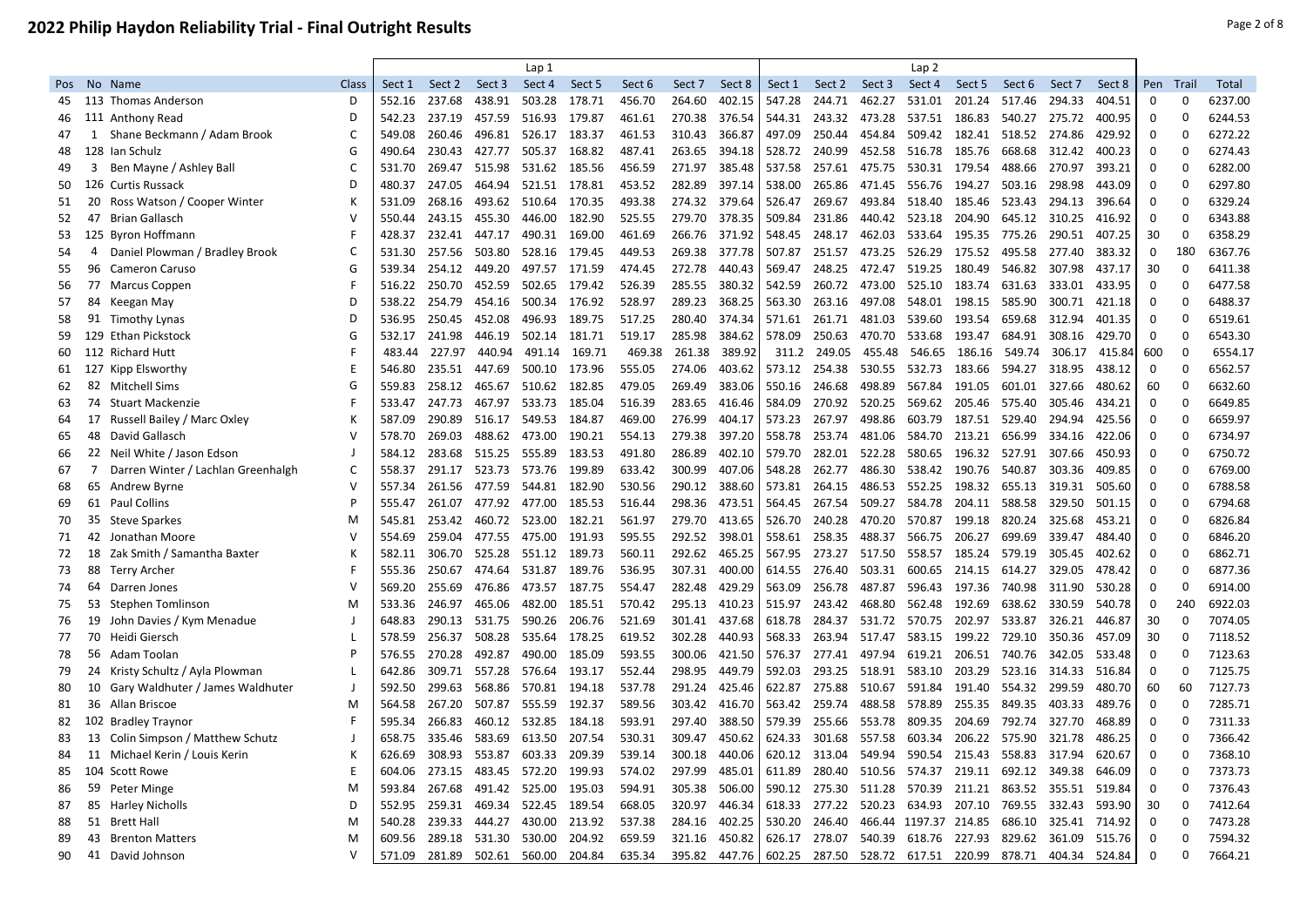# **2022 Philip Haydon Reliability Trial - Final Outright Results Page 101 Contract Contract Page 101 Results** Page 3 of 8

|     |                                          |       |        |        |        | Lap 1  |        |         |        |               |                              |                      |               | Lap <sub>2</sub> |        |                                                                      |        |                    |          |     |         |
|-----|------------------------------------------|-------|--------|--------|--------|--------|--------|---------|--------|---------------|------------------------------|----------------------|---------------|------------------|--------|----------------------------------------------------------------------|--------|--------------------|----------|-----|---------|
|     | Pos No Name                              | Class | Sect 1 | Sect 2 | Sect 3 | Sect 4 | Sect 5 | Sect 6  | Sect 7 | Sect 8        | Sect 1                       | Sect 2               | Sect 3        | Sect 4           | Sect 5 | Sect 6                                                               | Sect 7 | Sect 8   Pen Trail |          |     | Total   |
| 91  | 21 David Pratt / Jayden Watkins          |       | 648.19 | 307.84 | 572.55 | 581.76 | 187.59 | 679.42  | 289.03 | 432.71        | 732.75                       | 291.82               | 588.45        | 596.82           | 204.71 | 859.62                                                               | 318.08 | 455.84             | -30      |     | 7777.18 |
| 92  | 79 Deklan Coppen                         |       | 600.95 | 286.89 | 539.14 | 574.26 | 207.06 | 753.53  | 327.79 | 451.75        |                              | 630.22 290.88 549.70 |               | 623.15           | 222.46 | 838.07                                                               | 373.31 | 522.56             |          |     | 7791.72 |
| 93  | 26 Barry Buckley / Todd Blackwell        |       | 715.39 | 332.59 | 591.80 | 598.33 | 204.90 | 639.06  | 325.95 | 492.12        |                              | 662.09 318.51        |               | 595.02 656.20    | 231.38 | 670.76                                                               | 335.89 | 500.23             |          |     | 7870.22 |
| 94  | 57 Richard Prusa                         |       | 605.62 | 272.00 | 501.28 | 479.00 | 188.00 | 686.22  |        | 325.86 546.90 |                              | 605.95 274.92        | 534.84 660.39 |                  |        | 207.60 1000.30                                                       | 388.32 | 596.09             | -30      |     | 7903.29 |
| 95  | 52 Paul Rumsey                           | M     | 625.25 | 276.21 | 513.06 | 507.00 | 215.29 | 602.39  | 322.23 | 458.01        |                              | 601.78 279.13        | 542.14        | 643.79           | 226.49 | 771.68                                                               | 395.12 | 1007.291           | - 0      | O   | 7986.86 |
|     | 96 109 Damon Kiely                       |       | 622.16 | 278.49 | 514.66 | 612.89 | 198.51 | 616.69  | 325.44 | 477.78        |                              | 756.50 302.83        | 558.87        | 679.01           | 238.82 | 759.62                                                               | 372.58 | 682.67             |          |     | 7997.52 |
| 97  | 14 Roger Greenhalgh / Barbara Greenhalgh |       | 796.01 | 322.11 | 598.42 | 635.70 | 216.20 | 601.66  | 324.63 |               | 482.39 682.00 314.43         |                      | 601.30        | 629.34           | 229.29 | 664.87                                                               | 348.55 | 552.29             |          |     | 7999.19 |
| 98  | 58 Chris Walsh                           |       | 655.06 | 305.60 | 569.55 | 557.00 | 219.09 | 734.94  | 345.72 | 538.87        |                              | 634.45 291.24 603.17 |               | 729.10           | 256.91 | 882.26                                                               | 414.84 | 659.56             | - 0      |     | 8397.36 |
|     | 99 15 Matthew Harris / Jordan Harris     |       | 731.30 | 370.58 | 615.77 | 616.16 | 213.95 | 738.45  | 331.84 | 583.26        |                              | 745.83 313.70        | 603.00        | 641.87           | 241.49 | 699.02                                                               | 359.61 | 643.71             | - 0      |     | 8449.54 |
| 100 | 46 Brian Bayley                          | M     | 621.00 | 292.17 | 522.61 | 566.00 | 212.07 | 788.16  | 352.04 | 471.09        | 616.17                       | 289.43               | 561.14 812.17 |                  |        | 254.29 1220.29 550.78                                                |        | 668.85             |          |     | 8798.26 |
|     | 101 76 Christopher Causer                | D     | 664.78 | 301.51 | 553.42 | 619.75 | 219.82 | 776.94  | 344.63 | 485.12        |                              | 730.45 324.20 587.87 |               |                  |        | 685.60 239.47 1149.80 423.62                                         |        | 594.59             |          | 180 | 8881.57 |
|     | 102 12 Jock Shanks / Duncan Greenhalgh   |       | 772.11 | 368.94 | 707.94 | 654.56 | 217.89 | 572.50  | 335.58 |               | 542.93 1260.92 369.16 637.52 |                      |               | 685.25           | 252.22 | 668.87                                                               | 369.48 | 659.20             | $\Omega$ |     | 9075.07 |
|     | 103 28 Caroline Wilksch / Jessica Giles  |       | 711.36 | 346.57 | 625.42 | 676.97 | 229.84 | 1210.06 | 394.14 | 628.90        | 868.37                       | 339.10               | 638.69        | 709.14           | 249.26 | 790.19                                                               | 386.00 | 639.68             | $-240$   | - 0 | 9203.69 |
|     | 104 16 Aaron Silvy / Vanessa Silvy       |       | 788.16 | 386.25 | 705.70 | 735.53 | 228.82 | 626.20  |        |               |                              |                      |               |                  |        | 329.88 716.35 85.80 414.07 766.41 841.92 255.24 695.76 413.22 706.25 |        |                    |          |     | 9465.56 |

|                   |                                 |       |         |        |        | Lap 1   |        |         |        |         |                |        |        | Lap 1  |        |         |        |        |     |          |          |
|-------------------|---------------------------------|-------|---------|--------|--------|---------|--------|---------|--------|---------|----------------|--------|--------|--------|--------|---------|--------|--------|-----|----------|----------|
| Pos No Name       |                                 | Class | Sect 1  | Sect 2 | Sect 3 | Sect 4  | Sect 5 | Sect 6  | Sect 7 | Sect 8  | Sect 1         | Sect 2 | Sect 3 | Sect 4 | Sect 5 | Sect 6  | Sect 7 | Sect 8 | Pen | Trail    | Total    |
| - 25<br>DNF       | Neil Russack / Tyson Whitbread  |       | 1027.01 | 441.14 | 764.64 | 1048.66 | 277.01 | 856.28  | 400.78 |         | 671.32 1056.51 | 433.43 | 772.34 | 920.98 | 318.60 | 1142.73 | 442.21 | 0.00   |     |          | 10573.64 |
|                   | DNF 132 Tyson Schumacher        | G     | 470.95  | 222.58 | 414.97 | 489.59  | 158.79 | 414.61  | 246.70 | 363.85  | 518.59         | 250.63 | 453.52 | 490.50 | 177.16 | 454.40  | 0.00   | 0.00   |     |          | 5126.84  |
| - 89<br>DNF       | Todd Knight                     |       | 470.37  | 222.00 | 424.98 | 489.53  | 163.96 | 405.41  | 246.30 | 348.12  | 490.50         | 245.88 | 425.42 | 496.37 | 0.00   | 0.00    | 0.00   | 0.00   |     |          | 4428.84  |
|                   | DNF 72 Adam Clarke              |       | 505.23  | 234.99 | 438.28 | 484.06  | 177.09 | 433.49  | 256.39 | 351.67  | 518.39         | 0.00   | 0.00   | 0.00   | 0.00   | 0.00    | 0.00   | 0.00   |     | 60       | 3459.59  |
| DNF 117           | <b>Bradley Hoflehner</b>        | D     | 790.95  | 308.68 | 742.89 | 683.34  | 226.67 | 991.75  | 395.96 | 1660.04 | 0.00           | 0.00   | 0.00   | 0.00   | 0.00   | 0.00    | 0.00   | 0.00   |     |          | 5800.28  |
|                   | DNF 101 Matthew Aimann          |       | 483.81  | 221.94 | 418.41 | 467.10  | 168.76 | 372.81  | 252.18 | 419.31  | 0.00           | 0.00   | 0.00   | 0.00   | 0.00   | 0.00    | 0.00   | 0.00   |     |          | 2804.32  |
| 90<br>DNF         | <b>Henry Sever</b>              |       | 628.76  | 246.46 | 439.23 | 483.92  | 167.51 | 492.94  | 273.90 | 381.75  | 0.00           | 0.00   | 0.00   | 0.00   | 0.00   | 0.00    | 0.00   | 0.00   |     |          | 3114.47  |
| 75<br>DNF         | <b>Robert Parvin</b>            |       | 516.67  | 249.63 | 453.72 | 533.18  | 195.29 | 581.44  | 288.86 | 413.81  | 0.00           | 0.00   | 0.00   | 0.00   | 0.00   | 0.00    | 0.00   | 0.00   |     |          | 3232.60  |
| -80<br><b>DNF</b> | Ben Vincent-heylen              |       | 710.00  | 317.92 | 553.17 | 581.34  | 189.62 | 900.03  | 328.65 | 658.00  | 0.00           | 0.00   | 0.00   | 0.00   | 0.00   | 0.00    | 0.00   | 0.00   |     |          | 4238.73  |
| 40<br><b>DNF</b>  | Barry Quin                      | M     | 756.69  | 334.17 | 596.78 | 590.00  | 218.70 | 1392.69 | 380.17 | 0.00    | 0.00           | 0.00   | 0.00   | 0.00   | 0.00   | 0.00    | 0.00   | 0.00   |     |          | 4269.20  |
| -55<br><b>DNF</b> | <b>Phillip Altschwager</b>      | M     | 718.01  | 309.71 | 589.14 | 570.00  | 223.71 | 993.84  | 0.00   | 0.00    | 0.00           | 0.00   | 0.00   | 0.00   | 0.00   | 0.00    | 0.00   | 0.00   |     |          | 3404.41  |
| - 54<br>DNF       | Mark Zussino                    |       | 563.70  | 262.55 | 491.56 | 500.00  | 216.59 | 0.00    | 0.00   | 0.00    | 0.00           | 0.00   | 0.00   | 0.00   | 0.00   | 0.00    | 0.00   | 0.00   |     |          | 2034.40  |
| -23<br><b>DNF</b> | Adam Buckley / Kym Schunke      | к     | 662.76  | 307.64 | 590.16 | 594.31  | 205.96 | 0.00    | 0.00   | 0.00    | 0.00           | 0.00   | 0.00   | 0.00   | 0.00   | 0.00    | 0.00   | 0.00   |     |          | 2360.83  |
| -29<br><b>DNF</b> | Jason Whitfield / Shane Knowles |       | 595.51  | 505.67 | 0.00   | 0.00    | 0.00   | 0.00    | 0.00   | 0.00    | 0.00           | 0.00   | 0.00   | 0.00   | 0.00   | 0.00    | 0.00   | 0.00   |     |          | 1101.18  |
| - 38<br>DNF       | Dale Hanlon                     | M     | 806.44  | 371.10 | 0.00   | 0.00    | 0.00   | 0.00    | 0.00   | 0.00    | 0.00           | 0.00   | 0.00   | 0.00   | 0.00   | 0.00    | 0.00   | 0.00   |     |          | 1177.54  |
|                   | DNF 118 Liam Harkness           |       | 739.00  | 0.00   | 0.00   | 0.00    | 0.00   | 0.00    | 0.00   | 0.00    | 0.00           | 0.00   | 0.00   | 0.00   | 0.00   | 0.00    | 0.00   | 0.00   |     |          | 739.00   |
| 87<br><b>DNF</b>  | Charley Kerin                   |       | 800.03  | 0.00   | 0.00   | 0.00    | 0.00   | 0.00    | 0.00   | 0.00    | 0.00           | 0.00   | 0.00   | 0.00   | 0.00   | 0.00    | 0.00   | 0.00   |     |          | 800.03   |
| - 27<br>DNF       | Tony Codrington / Adam Lange    |       | 0.00    | 0.00   | 0.00   | 0.00    | 0.00   | 0.00    | 0.00   | 0.00    | 0.00           | 0.00   | 0.00   | 0.00   | 0.00   | 0.00    | 0.00   | 0.00   |     | $\Omega$ | 0.00     |
| 66<br>DNF         | <b>Rob Thomas</b>               |       | 0.00    | 0.00   | 0.00   | 0.00    | 0.00   | 0.00    | 0.00   | 0.00    | 0.00           | 0.00   | 0.00   | 0.00   | 0.00   | 0.00    | 0.00   | 0.00   |     | $\Omega$ | 0.00     |
| -86<br>DNF        | Jason Mitchell                  |       | 0.00    | 0.00   | 0.00   | 0.00    | 0.00   | 0.00    | 0.00   | 0.00    | 0.00           | 0.00   | 0.00   | 0.00   | 0.00   | 0.00    | 0.00   | 0.00   |     |          | 0.00     |
|                   | DNF 115 Michael Johnson         |       | 0.00    | 0.00   | 0.00   | 0.00    | 0.00   | 0.00    | 0.00   | 0.00    | 0.00           | 0.00   | 0.00   | 0.00   | 0.00   | 0.00    | 0.00   | 0.00   |     |          | 0.00     |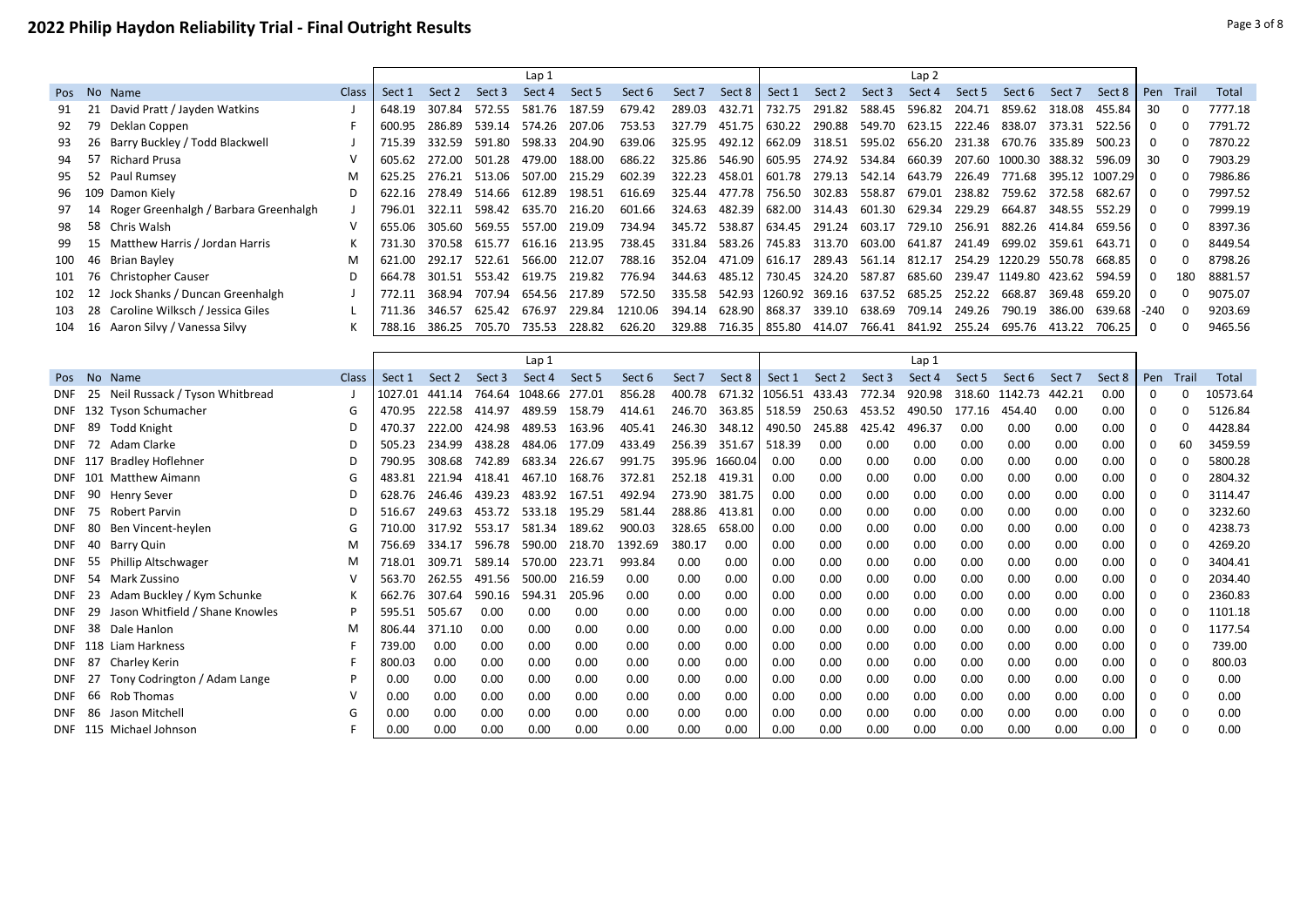### **PENALTIES**

| No. | <b>Points</b> | Reason                                     |
|-----|---------------|--------------------------------------------|
| 10  | 60            | Left Main Out, L2, 1 minute early          |
| 28  | $-240$        | Assisting rider                            |
| 112 | 600           | Minimum 600 points - Maximum Exclusion 21b |
|     | <b>TRAIL</b>  |                                            |
| 4   | 180           | 3 minutes late @ C3 L1                     |
| 10  | 60            | I minute late @ main In L1                 |
| 72  | 60            | I minute late @ main In L1                 |
| 53  | 240           | 4 minutes late @ C13 L2                    |
| 76  | 180           | 3 minutes late @ C15 L2                    |
|     | <b>FME</b>    |                                            |
| 19  | 30            | horn                                       |
| 21  | 30            | brake light                                |
| 57  | 30            | brake light                                |
| 70  | 30            | mirror                                     |
| 78  | 30            | mirror                                     |
| 82  | 60            | reflector/ head light                      |
| 85  | 30            | brake light                                |
| 96  | 30            | reflector                                  |
| 125 | 30            | brake light                                |
| 141 | 30            | mirror                                     |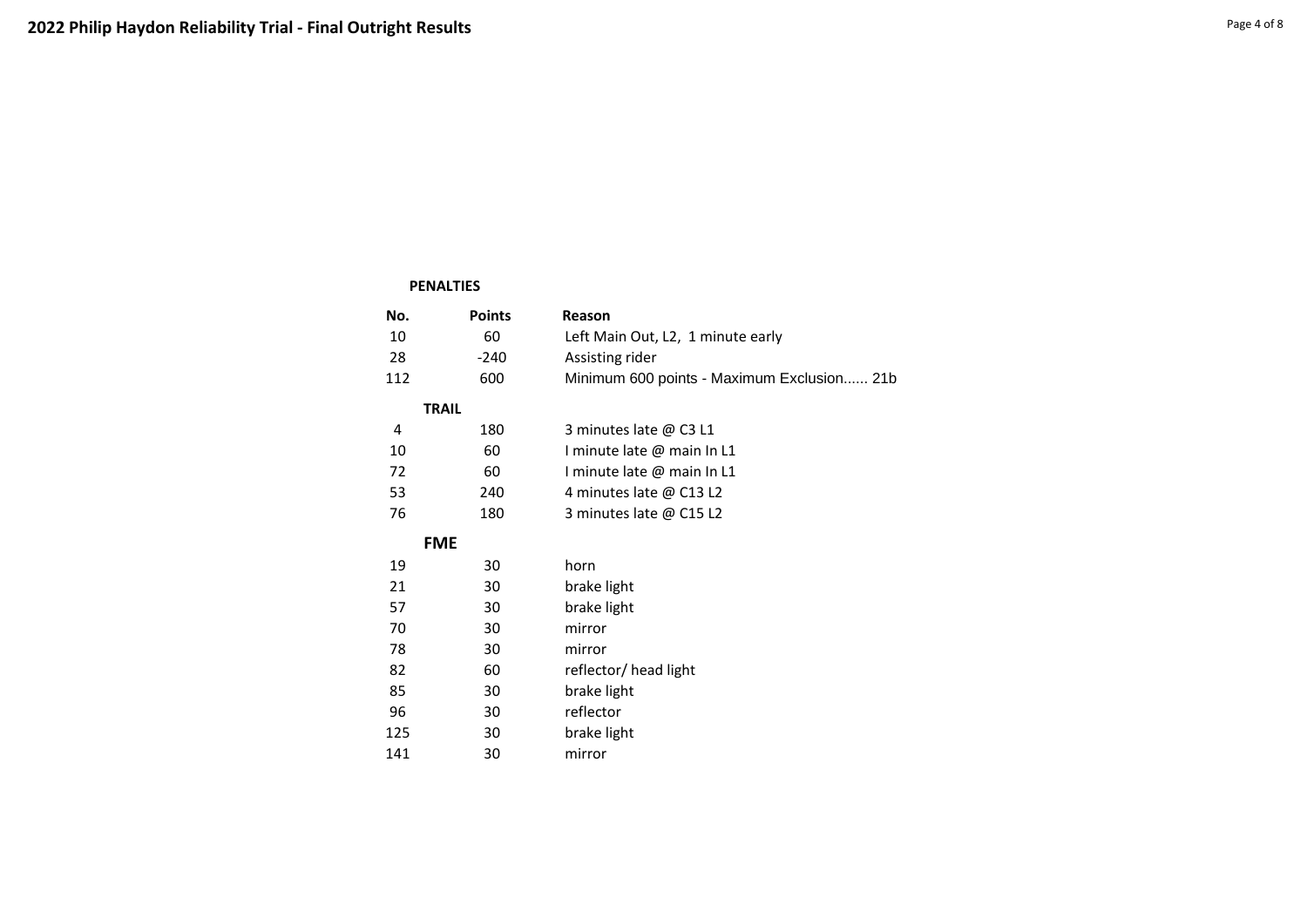## **2022 Philip Haydon Reliability Trial - Final Class** Page 5 of 8

|               |                                         |              |        |        |        | Lap <sub>1</sub> |        |        |                |        |        |        |        | Lap2          |        |               |        |        |             |          |         |
|---------------|-----------------------------------------|--------------|--------|--------|--------|------------------|--------|--------|----------------|--------|--------|--------|--------|---------------|--------|---------------|--------|--------|-------------|----------|---------|
|               | Pos No Name                             | Class        | Sect 1 | Sect 2 | Sect 3 | Sect 4           | Sect 5 | Sect 6 | Sect 7         | Sect 8 | Sect 1 | Sect 2 | Sect 3 | Sect 4        | Sect 5 | Sect 6        | Sect 7 | Sect 8 | Pen         | Trail    | Total   |
| 1             | 138 Damien Jenke                        | А            | 431.83 | 200.68 | 373.53 | 425.79           | 149.67 | 375.86 | 228.20         | 310.20 | 439.83 | 202.16 | 384.20 | 440.78        | 158.43 | 412.24        | 246.30 | 317.93 | $\mathbf 0$ | $\Omega$ | 5097.63 |
| 2             | 141 Kyan Haydon                         | А            | 412.19 | 201.10 | 374.34 | 430.82           | 148.34 | 365.20 | 230.99         | 345.03 | 441.62 | 207.02 | 393.95 | 445.62        | 156.04 | 390.18        | 241.70 | 321.92 | 30          | $\Omega$ | 5136.06 |
| 3             | 139 Clinton Voigt                       | А            | 426.25 | 199.58 | 378.97 | 437.43           | 151.14 | 363.72 | 231.11         | 321.42 | 452.61 | 210.78 | 392.98 | 443.93        | 157.80 | 407.88        | 253.19 | 326.68 | 0           | 0        | 5155.47 |
| 4             | 145 Adam Wright                         | Α            | 423.66 | 201.70 | 379.23 | 440.54           | 158.50 | 377.24 | 247.16         | 328.39 | 461.92 | 209.13 | 393.16 | 461.78        | 169.57 | 406.48        | 245.01 | 327.03 | 0           | 0        | 5230.50 |
| 5             | 144 Alex Heidenreich                    | А            | 425.84 | 199.53 | 378.30 | 429.35           | 150.76 | 389.83 | 243.21         | 330.93 | 453.53 | 215.86 | 399.91 | 469.12        | 164.58 | 405.74        | 252.29 | 338.89 | 0           | $\Omega$ | 5247.67 |
| 6             | 143 Daniel Prior                        | А            | 429.67 | 204.29 | 379.86 | 428.85           | 152.14 | 396.49 | 239.52         | 325.54 | 440.94 | 212.45 | 391.98 | 453.00        | 168.58 | 442.33        | 254.62 | 338.62 | $\mathbf 0$ | 0        | 5258.88 |
| 7             | 140 Todd Muster                         | А            | 439.22 | 202.75 | 375.05 | 445.37           | 155.40 | 366.52 | 234.74         | 334.35 | 491.31 | 214.99 | 396.83 | 474.10        | 166.55 | 447.85        | 272.73 | 393.17 | $\mathbf 0$ | $\Omega$ | 5410.93 |
| 8             | 142 Brendon Noble                       | А            | 468.20 | 215.98 | 401.56 | 448.78           | 158.53 | 420.36 | 253.48         | 359.59 | 487.95 | 225.02 | 417.91 | 480.37        | 169.46 | 466.30        | 269.67 | 377.10 | $\mathbf 0$ | $\Omega$ | 5620.26 |
|               |                                         |              |        |        |        |                  |        |        |                |        |        |        |        |               |        |               |        |        |             |          |         |
| 1             | Shane Schiller / Adrian Rohrlach<br>2   | C            | 506.78 | 251.53 | 476.97 | 516.41           | 187.60 | 436.56 | 260.78         | 372.42 | 485.86 | 243.75 | 453.48 | 513.14        | 175.86 | 503.79        | 279.28 | 388.96 | $\Omega$    | O        | 6053.17 |
| 2             | Mark Launer / Tyson Rohrlach<br>8       | C            | 500.92 | 253.91 | 479.16 | 497.12           | 173.95 | 464.53 | 266.09         | 364.53 | 501.44 | 250.60 | 475.28 | 511.32        | 173.43 | 524.43        | 283.92 | 391.45 | 0           | 0        | 6112.08 |
| 3             | 6<br>Bradley Manuel / Sean Schrapel     | C            | 529.83 | 255.63 | 482.11 | 511.95           | 176.75 | 486.97 | 266.62         | 363.00 | 503.41 | 243.78 | 458.55 | 511.93        | 175.08 | 518.12        | 281.26 | 378.76 | 0           | 0        | 6143.75 |
| 4             | Bradley Hunter / Ryan Pritchard<br>5    | C            | 535.84 | 268.66 | 485.81 | 523.61           | 181.54 | 449.61 | 270.18         | 403.45 | 517.89 | 248.91 | 463.36 | 505.34        | 177.38 | 482.93        | 283.64 | 386.03 | 0           | $\Omega$ | 6184.18 |
| 5             | Shane Beckmann / Adam Brook<br>1        | C            | 549.08 | 260.46 | 496.81 | 526.17           | 183.37 | 461.53 | 310.43         | 366.87 | 497.09 | 250.44 | 454.84 | 509.42        | 182.41 | 518.52        | 274.86 | 429.92 | 0           | $\Omega$ | 6272.22 |
| 6             | 3<br>Ben Mayne / Ashley Ball            | C            | 531.70 | 269.47 | 515.98 | 531.62           | 185.56 | 456.59 | 271.97         | 385.48 | 537.58 | 257.61 | 475.75 | 530.31        | 179.54 | 488.66        | 270.97 | 393.21 | $\mathbf 0$ | $\Omega$ | 6282.00 |
| 7             | Daniel Plowman / Bradley Brook<br>4     | $\mathsf{C}$ | 531.30 | 257.56 | 503.80 | 528.16           | 179.45 | 449.53 | 269.38         | 377.78 | 507.87 | 251.57 | 473.25 | 526.29        | 175.52 | 495.58        | 277.40 | 383.32 | 0           | 180      | 6367.76 |
| 8             | Darren Winter / Lachlan Greenhalgh<br>7 | C            | 558.37 | 291.17 | 523.73 | 573.76           | 199.89 | 633.42 | 300.99         | 407.06 | 548.28 | 262.77 | 486.30 | 538.42        | 190.76 | 540.87        | 303.36 | 409.85 | $\mathbf 0$ | 0        | 6769.00 |
| 1             | Jesse Roesler<br>73                     | D            | 460.84 | 221.02 | 409.72 | 466.40           | 167.07 | 400.42 | 244.16         | 343.76 | 476.55 | 225.59 | 423.50 | 481.95        | 179.40 | 476.90        | 267.30 | 371.34 | 0           | $\Omega$ | 5615.92 |
| 2             | 121 Jarrad Holmes                       | D            | 474.76 | 219.15 | 421.00 | 461.92           | 161.73 | 414.84 | 254.22         | 341.42 | 518.84 | 230.68 | 434.94 | 523.62        | 194.40 | 489.24        | 276.38 | 383.17 | 0           | $\Omega$ | 5800.31 |
| 3             | 106 Jordan Ball                         | D            | 473.36 | 233.54 | 436.75 | 505.95           | 170.85 | 428.45 | 258.12         | 356.84 | 498.84 | 240.28 | 443.87 | 511.43        | 171.88 | 511.73        | 281.90 | 389.17 | 0           | 0        | 5912.96 |
| 4             | 105 Liam Jenkins                        | D            | 492.06 | 230.57 | 432.53 | 495.53           | 176.06 | 440.70 | 258.28         | 380.00 | 514.08 | 234.15 | 439.27 | 504.53        | 187.41 | 480.83        | 276.02 | 408.92 | 0           | $\Omega$ | 5950.94 |
| 5             | 99<br><b>Grant Stephen</b>              | D            | 507.94 | 236.12 | 442.56 | 501.84           | 179.00 | 444.78 | 265.66         | 389.54 | 543.41 | 238.35 | 458.67 | 523.62        | 201.86 | 510.93        | 282.77 | 404.96 | 0           | $\Omega$ | 6132.01 |
| 6             | 113 Thomas Anderson                     | D            | 552.16 | 237.68 | 438.91 | 503.28           | 178.71 | 456.70 | 264.60         | 402.15 | 547.28 | 244.71 | 462.27 | 531.01        | 201.24 | 517.46        | 294.33 | 404.51 | $\mathbf 0$ | 0        | 6237.00 |
| 7             | 111 Anthony Read                        | D            | 542.23 | 237.19 | 457.59 | 516.93           | 179.87 | 461.61 | 270.38         | 376.54 | 544.31 | 243.32 | 473.28 | 537.51        | 186.83 | 540.27        | 275.72 | 400.95 | $\mathbf 0$ | $\Omega$ | 6244.53 |
| 8             | 126 Curtis Russack                      | D            | 480.37 | 247.05 | 464.94 | 521.51           | 178.81 | 453.52 | 282.89         | 397.14 | 538.00 | 265.86 | 471.45 | 556.76        | 194.27 | 503.16        | 298.98 | 443.09 | 0           | $\Omega$ | 6297.80 |
| 9             | 84 Keegan May                           | D            | 538.22 | 254.79 | 454.16 | 500.34           | 176.92 | 528.97 | 289.23         | 368.25 | 563.30 | 263.16 | 497.08 | 548.01        | 198.15 | 585.90        | 300.71 | 421.18 | $\mathbf 0$ | 0        | 6488.37 |
| 10            | 91 Timothy Lynas                        | D            | 536.95 | 250.45 | 452.08 | 496.93           | 189.75 | 517.25 | 280.40         | 374.34 | 571.61 | 261.71 | 481.03 | 539.60        | 193.54 | 659.68        | 312.94 | 401.35 | $\mathbf 0$ | $\Omega$ | 6519.61 |
| 11            | 85<br><b>Harley Nicholls</b>            | D            | 552.95 | 259.31 | 469.34 | 522.45           | 189.54 | 668.05 | 320.97         | 446.34 | 618.33 | 277.22 | 520.23 | 634.93        | 207.10 | 769.55        | 332.43 | 593.90 | 30          | 0        | 7412.64 |
| 12            | 109 Damon Kiely                         | D            | 622.16 | 278.49 | 514.66 | 612.89           | 198.51 | 616.69 | 325.44         | 477.78 | 756.50 | 302.83 | 558.87 | 679.01        | 238.82 | 759.62        | 372.58 | 682.67 | 0           | 0        | 7997.52 |
| 13            | 76<br><b>Christopher Causer</b>         | D            | 664.78 | 301.51 | 553.42 | 619.75           | 219.82 | 776.94 | 344.63         | 485.12 | 730.45 | 324.20 | 587.87 | 685.60        | 239.47 | 1149.80       | 423.62 | 594.59 | 0           | 180      | 8881.57 |
| <b>DNF</b>    | 89<br><b>Todd Knight</b>                | D            | 470.37 | 222.00 | 424.98 | 489.53           | 163.96 | 405.41 | 246.30         | 348.12 | 490.50 | 245.88 | 425.42 | 496.37        | 0.00   | 0.00          | 0.00   | 0.00   | 0           | 0        | 4428.84 |
| <b>DNF</b>    | 72<br>Adam Clarke                       | D            | 505.23 | 234.99 | 438.28 | 484.06           | 177.09 | 433.49 | 256.39         | 351.67 | 518.39 | 0.00   | 0.00   | 0.00          | 0.00   | 0.00          | 0.00   | 0.00   | $\mathbf 0$ | 60       | 3459.59 |
| <b>DNF 90</b> | <b>Henry Sever</b>                      | D            | 628.76 | 246.46 | 439.23 | 483.92           | 167.51 | 492.94 | 273.90         | 381.75 | 0.00   | 0.00   | 0.00   | 0.00          | 0.00   | 0.00          | 0.00   | 0.00   | $\mathbf 0$ | 0        | 3114.47 |
| DNF 75        | <b>Robert Parvin</b>                    | D            | 516.67 | 249.63 | 453.72 | 533.18           | 195.29 | 581.44 | 288.86         | 413.81 | 0.00   | 0.00   | 0.00   | 0.00          | 0.00   | 0.00          | 0.00   | 0.00   | $\mathbf 0$ | 0        | 3232.60 |
|               | DNF 117 Bradley Hoflehner               | D            | 790.95 | 308.68 | 742.89 | 683.34           | 226.67 | 991.75 | 395.96 1660.04 |        | 0.00   | 0.00   | 0.00   | 0.00          | 0.00   | 0.00          | 0.00   | 0.00   | 0           | $\Omega$ | 5800.28 |
|               |                                         |              |        |        |        |                  |        |        |                |        |        |        |        |               |        |               |        |        |             |          |         |
| 1             | Rhys Jenke<br>71                        | Ε            | 443.92 | 228.19 | 399.98 | 456.04           | 159.32 | 413.02 | 245.31         | 329.00 | 454.19 | 223.41 | 411.56 | 471.23        | 174.04 | 470.38        | 265.23 | 355.53 | 0           | 0        | 5500.35 |
| 2             | 114 Cooper Ratsch                       |              | 452.42 | 221.32 | 408.22 | 466.42           | 160.65 | 409.70 | 271.92         | 339.35 | 489.73 | 225.42 | 430.30 | 500.78        | 179.99 | 461.82        | 274.06 | 385.21 | 0           | $\Omega$ | 5677.31 |
| 3             | 100 Clayton Fechner                     | F            | 462.20 | 221.36 | 409.75 | 491.42           | 167.35 | 401.00 | 250.54         | 344.31 | 516.67 | 233.26 | 428.22 | 503.62        | 174.85 | 464.02 254.71 |        | 363.60 | 0           | 0        | 5686.88 |
| 4             | 116 Tyler Read                          | F            | 507.86 | 244.62 | 439.16 | 484.62           | 168.01 | 439.95 | 264.27         | 368.40 | 547.00 | 239.94 | 451.78 | 507.78        | 189.41 | 521.18        | 277.41 | 386.92 | 0           | $\Omega$ | 6038.31 |
| 5             | 127 Kipp Elsworthy                      |              | 546.80 | 235.51 | 447.69 | 500.10           | 173.96 | 555.05 | 274.06         | 403.62 | 573.12 | 254.38 | 530.55 | 532.73        | 183.66 | 594.27        | 318.95 | 438.12 | 0           | $\Omega$ | 6562.57 |
| 6             | 104 Scott Rowe                          | Ε            | 604.06 | 273.15 | 483.45 | 572.20           | 199.93 | 574.02 | 297.99         | 485.01 | 611.89 | 280.40 | 510.56 | 574.37        | 219.11 | 692.12        | 349.38 | 646.09 | $\mathbf 0$ | $\Omega$ | 7373.73 |
|               | DNF 110 Kurtis Riebke                   |              | 477.37 | 225.68 | 420.41 | 492.87           | 170.62 | 435.03 | 249.20         | 397.64 | 535.87 | 230.45 | 439.45 | 511.35 177.07 |        | 513.05 279.95 |        | 0.00   | $\Omega$    | $\Omega$ | 5556.01 |
|               |                                         |              |        |        |        |                  |        |        |                |        |        |        |        |               |        |               |        |        |             |          |         |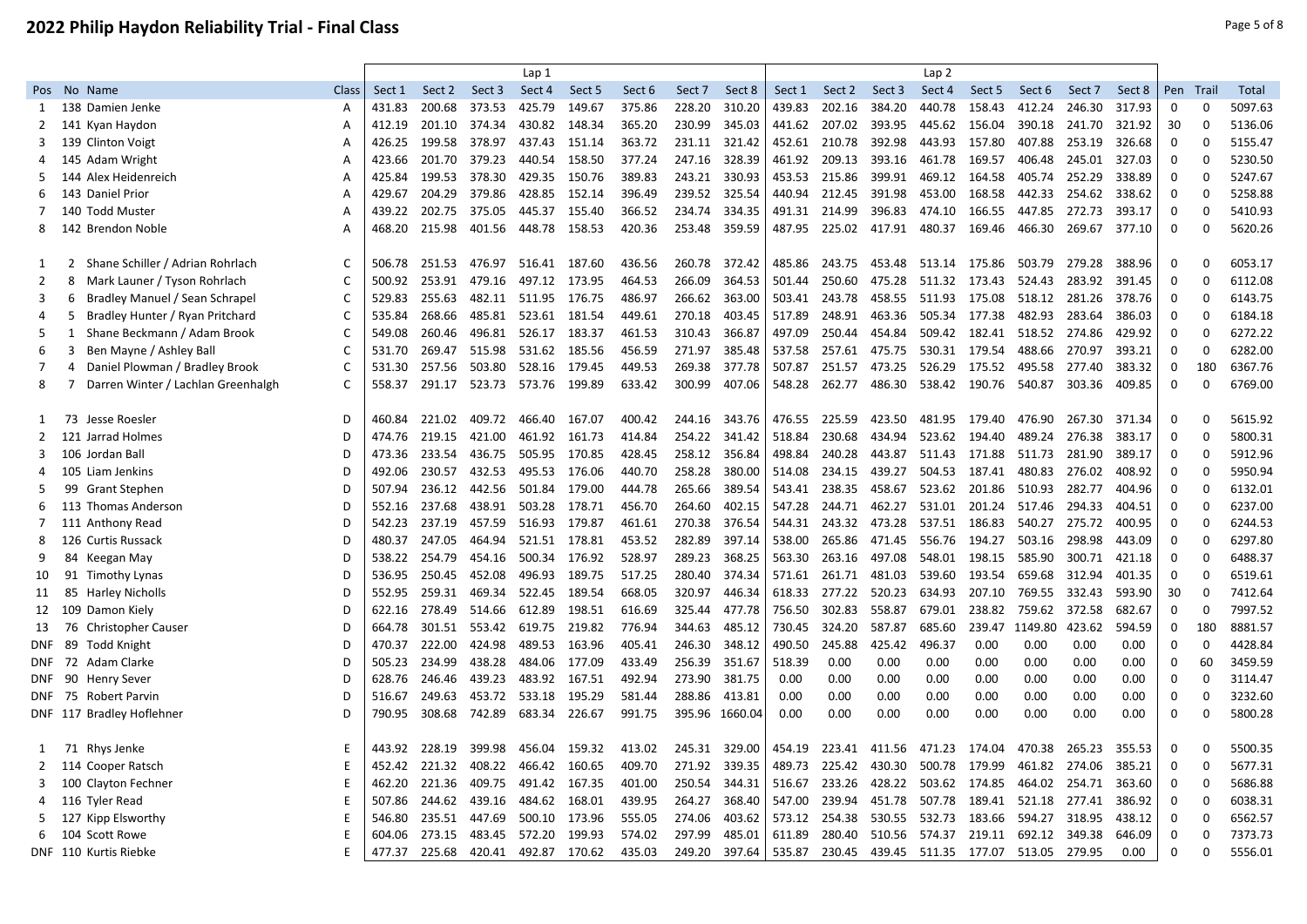## **2022 Philip Haydon Reliability Trial - Final Class** Page 6 of 8

|                |                                                            |              |        |        |                                      | Lap <sub>1</sub> |        |        |        |               |                                                                  |                      |                      | Lap <sub>2</sub> |                             |               |        |                  |                |             |          |
|----------------|------------------------------------------------------------|--------------|--------|--------|--------------------------------------|------------------|--------|--------|--------|---------------|------------------------------------------------------------------|----------------------|----------------------|------------------|-----------------------------|---------------|--------|------------------|----------------|-------------|----------|
| Pos No         | <b>Name</b>                                                | <b>Class</b> | Sect 1 | Sect 2 | Sect 3                               | Sect 4           | Sect 5 | Sect 6 | Sect 7 | Sect 8        | Sect 1                                                           | Sect 2               | Sect 3               | Sect 4           | Sect 5                      | Sect 6        | Sect 7 | Sect 8           | Pen            | Trail       | Total    |
| 1              | 119 Coan Linke                                             |              | 451.33 | 206.83 | 401.17                               | 445.04           | 155.14 | 392.84 | 272.35 | 347.25        | 475.00                                                           | 206.26               | 396.94               | 473.67           | 167.93                      | 424.71        | 250.60 | 397.78           | $\mathbf 0$    | 0           | 5464.84  |
| 2              | Tyler Heidenreich<br>78                                    |              | 449.09 | 217.80 | 413.41                               | 446.70           | 164.79 | 403.80 | 244.48 | 323.20        | 458.41                                                           | 217.84               | 420.94               | 468.14           | 169.24                      | 449.74        | 258.56 | 357.79           | 30             | $\Omega$    | 5493.93  |
| 3              | Jarred Beckmann<br>93                                      |              | 479.34 | 221.17 | 411.48                               | 473.59           | 163.39 | 428.74 | 255.24 | 339.98        | 488.25                                                           | 224.49               | 419.72               | 478.03           | 168.93                      | 496.63        | 279.20 | 606.76           | $\mathbf 0$    | 0           | 5934.94  |
| 4              | 108 Jack Wormald                                           |              | 459.98 | 228.80 | 433.45                               | 514.35           | 176.57 | 398.36 | 253.19 | 364.93        | 505.47                                                           | 238.79               | 451.62               | 518.78           | 187.29                      | 578.26        | 293.95 | 483.53           | 0              | 0           | 6087.32  |
| 5              | Aaron Fetherstonhaugh<br>81                                |              | 500.39 | 234.44 | 431.64                               | 491.93           | 167.65 | 451.14 | 259.66 | 382.46        | 508.51                                                           | 240.10               | 442.16               | 508.68           | 185.46                      | 614.46        | 301.17 | 414.00           | 0              | 0           | 6133.85  |
| 6              | 125 Byron Hoffmann                                         |              | 428.37 | 232.41 | 447.17                               | 490.31           | 169.00 | 461.69 | 266.76 | 371.92        | 548.45                                                           | 248.17               | 462.03               | 533.64           | 195.35                      | 775.26        | 290.51 | 407.25           | 30             | $\mathbf 0$ | 6358.29  |
| 7              | 77<br>Marcus Coppen                                        |              | 516.22 | 250.70 | 452.59                               | 502.65           | 179.42 | 526.39 | 285.55 | 380.32        | 542.59                                                           | 260.72               | 473.00               | 525.10           | 183.74                      | 631.63        | 333.01 | 433.95           | 0              | 0           | 6477.58  |
| 8              | 112 Richard Hutt                                           |              | 483.44 | 227.97 | 440.94                               | 491.14           | 169.71 | 469.38 | 261.38 | 389.92        | 311.20                                                           | 249.05               | 455.48               | 546.65           | 186.16                      | 549.74        | 306.17 | 415.84           | 600            | $\Omega$    | 6554.17  |
| 9              | 74 Stuart Mackenzie                                        |              | 533.47 | 247.73 | 467.97                               | 533.73           | 185.04 | 516.39 | 283.65 | 416.46        | 584.09                                                           | 270.92               | 520.25               | 569.62           | 205.46                      | 575.40        | 305.46 | 434.21           | 0              | 0           | 6649.85  |
| 10             | 88 Terry Archer                                            |              | 555.36 | 250.67 | 474.64                               | 531.87           | 189.76 | 536.95 | 307.31 | 400.00        | 614.55                                                           | 276.40               | 503.31               | 600.65           | 214.15                      | 614.27        | 329.05 | 478.42           | 0              | 0           | 6877.36  |
| 11             | 102 Bradley Traynor                                        |              | 595.34 | 266.83 | 460.12                               | 532.85           | 184.18 | 593.91 | 297.40 | 388.50        | 579.39                                                           | 255.66               | 553.78               | 809.35           | 204.69                      | 792.74        | 327.70 | 468.89           | $\mathbf 0$    | 0           | 7311.33  |
| 12             | 79<br>Deklan Coppen                                        |              | 600.95 | 286.89 | 539.14                               | 574.26           | 207.06 | 753.53 | 327.79 | 451.75        | 630.22                                                           | 290.88               | 549.70               | 623.15           | 222.46                      | 838.07        | 373.31 | 522.56           | 0              | 0           | 7791.72  |
|                | DNF 118 Liam Harkness                                      |              | 739.00 | 0.00   | 0.00                                 | 0.00             | 0.00   | 0.00   | 0.00   | 0.00          | 0.00                                                             | 0.00                 | 0.00                 | 0.00             | 0.00                        | 0.00          | 0.00   | 0.00             | 0              | $\mathbf 0$ | 739.00   |
| DNF 87         | Charley Kerin                                              |              | 800.03 | 0.00   | 0.00                                 | 0.00             | 0.00   | 0.00   | 0.00   | 0.00          | 0.00                                                             | 0.00                 | 0.00                 | 0.00             | 0.00                        | 0.00          | 0.00   | 0.00             | 0              | 0           | 800.03   |
|                | DNF 115 Michael Johnson                                    | F            | 0.00   | 0.00   | 0.00                                 | 0.00             | 0.00   | 0.00   | 0.00   | 0.00          | 0.00                                                             | 0.00                 | 0.00                 | 0.00             | 0.00                        | 0.00          | 0.00   | 0.00             | 0              | 0           | 0.00     |
|                |                                                            |              |        |        |                                      |                  |        |        |        |               |                                                                  |                      |                      |                  |                             |               |        |                  |                |             |          |
| 1              | 120 Ryley Mullan                                           | G            | 445.67 | 212.15 | 393.62                               | 467.17           | 153.09 | 374.97 | 238.69 | 325.48        | 479.26                                                           | 222.26               | 415.17               | 477.67           | 170.15                      | 427.30        | 254.84 | 360.37           | 0              | $\Omega$    | 5417.86  |
| 2              | 97<br>Matthew Curtis                                       | G            | 465.33 | 220.61 | 399.95                               | 453.92           | 160.40 | 408.95 | 243.38 | 316.89        | 479.98                                                           | 219.15               | 415.06               | 464.26           | 170.22                      | 442.13        | 256.17 | 342.82           | $\mathbf 0$    | 0           | 5459.22  |
| 3              | 130 Mackenzie Camp                                         | G            | 453.80 | 208.94 | 396.11                               | 449.53           | 157.92 | 397.47 | 242.02 | 332.20        | 470.20                                                           | 223.10               | 401.64               | 484.04           | 164.02                      | 534.12        | 255.81 | 350.54           | 0              | 0           | 5521.46  |
| 4              | Alexander Cowan<br>107                                     | G            | 454.22 | 212.42 | 400.81                               | 452.12           | 158.93 | 430.69 | 257.03 | 328.85        | 503.01                                                           | 229.51               | 432.75               | 491.23           | 180.57                      | 470.71        | 259.45 | 377.89           | $\mathbf 0$    | 0           | 5640.19  |
| 5              | Liam Sander<br>131                                         | G            | 472.66 | 221.80 | 429.08                               | 472.21           | 166.29 | 399.53 | 257.67 | 362.82        | 492.03                                                           | 224.09               | 427.36               | 485.46           | 175.21                      | 454.52        | 267.55 | 371.60           | 0              | $\Omega$    | 5679.88  |
| 6              | Dwayne Rumsey<br>95                                        | G            | 471.83 | 217.05 | 403.14                               | 461.21           | 162.15 | 417.27 | 252.21 | 340.32        | 509.42                                                           | 227.01               | 447.30               | 489.96           | 179.57                      | 475.01        | 265.53 | 371.35           | 0              | 0           | 5690.33  |
| 7              | 122 Jared Plush                                            | G            | 465.05 | 215.85 | 400.44                               | 468.56           | 164.01 | 456.70 | 261.34 | 348.07        | 521.76                                                           | 233.07               | 438.06               | 516.39           | 192.82                      | 521.94        | 278.96 | 386.01           | 0              | 0           | 5869.03  |
| 8              | 92 Jamie Starick                                           | G            | 482.84 | 227.21 | 421.95                               | 468.54           | 165.12 | 466.02 | 256.84 | 340.70        | 501.75                                                           | 235.34               | 439.50               | 495.81           | 183.99                      | 508.66        | 294.17 | 385.50           | 0              | $\Omega$    | 5873.94  |
| 9              | 103 Chris Thomas                                           | G            | 496.58 | 233.26 | 436.89                               | 514.34           | 173.50 | 464.08 | 265.51 | 353.65        | 521.20                                                           | 238.02               | 461.36               | 517.28           | 179.85                      | 541.26        | 290.03 | 390.48           | 0              | 0           | 6077.29  |
| 10             | 123 Nathan Freeman                                         | G            | 524.73 | 229.10 | 441.67                               | 482.04           | 208.15 | 455.06 | 263.70 | 374.31        | 538.06                                                           | 241.19               | 453.72               | 501.18           | 185.30                      | 520.55        | 275.70 | 390.00           | 0              | 0           | 6084.46  |
| 11             | Giles ODriscoll<br>98                                      | G            | 513.47 | 244.81 | 435.45                               | 499.15           | 174.03 | 449.89 | 261.34 | 358.93        | 568.09                                                           | 247.52               | 461.67               | 529.14           | 185.57                      | 549.21        | 284.69 | 423.23           | 0              | 0           | 6186.19  |
| 12             | Jonathan Zussino<br>94                                     | G            | 493.86 | 236.78 | 435.53                               | 489.42           | 171.85 | 488.59 | 263.88 | 370.25        | 556.14                                                           | 253.38               | 473.09               | 523.32           | 184.15                      | 566.05        | 297.09 | 411.14           | 0              | $\Omega$    | 6214.52  |
| 13             | 128 Ian Schulz                                             | G            | 490.64 | 230.43 | 427.77                               | 505.37           | 168.82 | 487.41 | 263.65 | 394.18        | 528.72                                                           | 240.99               | 452.58               | 516.78           | 185.76                      | 668.68        | 312.42 | 400.23           | 0              | 0           | 6274.43  |
| 14             | 96 Cameron Caruso                                          | G            | 539.34 | 254.12 | 449.20                               | 497.57           | 171.59 | 474.45 | 272.78 | 440.43        | 569.47                                                           | 248.25               | 472.47               | 519.25           | 180.49                      | 546.82        | 307.98 | 437.17           | 30             | $\Omega$    | 6411.38  |
| 15             | 129 Ethan Pickstock                                        | G            | 532.17 | 241.98 | 446.19                               | 502.14           | 181.71 | 519.17 | 285.98 | 384.62        | 578.09                                                           | 250.63               | 470.70               | 533.68           | 193.47                      | 684.91        | 308.16 | 429.70           | 0              | 0           | 6543.30  |
| 16             | 82 Mitchell Sims                                           | G            | 559.83 | 258.12 | 465.67                               | 510.62           | 182.85 | 479.05 | 269.49 | 383.06        | 550.16                                                           | 246.68               | 498.89               | 567.84           | 191.05                      | 601.01        | 327.66 | 480.62           | 60             | 0           | 6632.60  |
|                | DNF 132 Tyson Schumacher                                   | G            | 470.95 | 222.58 | 414.97                               | 489.59           | 158.79 | 414.61 | 246.70 | 363.85        | 518.59                                                           | 250.63               | 453.52               | 490.50           | 177.16                      | 454.40        | 0.00   | 0.00             | 0              | 0           | 5126.84  |
|                | DNF 101 Matthew Aimann                                     | G            | 483.81 | 221.94 | 418.41                               | 467.10           | 168.76 | 372.81 | 252.18 | 419.31        | 0.00                                                             | 0.00                 | 0.00                 | 0.00             | 0.00                        | 0.00          | 0.00   | 0.00             | 0              | $\Omega$    | 2804.32  |
| <b>DNF 80</b>  | Ben Vincent-heylen                                         | G            | 710.00 | 317.92 | 553.17                               | 581.34           | 189.62 | 900.03 | 328.65 | 658.00        | 0.00                                                             | 0.00                 | 0.00                 | 0.00             | 0.00                        | 0.00          | 0.00   | 0.00             | 0              | $\Omega$    | 4238.73  |
|                | DNF 86 Jason Mitchell                                      | G            | 0.00   | 0.00   | 0.00                                 | 0.00             | 0.00   | 0.00   | 0.00   | 0.00          | 0.00                                                             | 0.00                 | 0.00                 | 0.00             | 0.00                        | 0.00          | 0.00   | 0.00             | 0              | 0           | 0.00     |
|                |                                                            |              |        |        |                                      |                  |        |        |        |               |                                                                  |                      |                      |                  |                             |               |        |                  |                |             |          |
|                |                                                            |              | 584.12 | 283.68 | 515.25                               | 555.89           | 183.53 | 491.80 | 286.89 | 402.10        | 579.70                                                           | 282.01               | 522.28               | 580.65           | 196.32 527.91               |               | 307.66 | 450.93           | 0              | O           | 6750.72  |
|                | 1 22 Neil White / Jason Edson<br>John Davies / Kym Menadue |              |        |        |                                      |                  |        |        |        |               | 618.78 284.37 531.72                                             |                      |                      |                  |                             |               |        |                  |                |             |          |
| $\overline{2}$ | 19                                                         |              | 648.83 | 290.13 | 531.75                               | 590.26 206.76    |        | 521.69 |        | 301.41 437.68 |                                                                  | 622.87 275.88 510.67 |                      | 570.75           | 202.97 533.87               |               | 326.21 | 446.87<br>480.70 | 30             | 0<br>60     | 7074.05  |
| 3              | 10 Gary Waldhuter / James Waldhuter                        |              | 592.50 | 299.63 | 568.86                               | 570.81 194.18    |        | 537.78 | 291.24 | 425.46        |                                                                  |                      |                      | 591.84           | 191.40                      | 554.32 299.59 |        |                  | 60             |             | 7127.73  |
| 4              | Colin Simpson / Matthew Schutz<br>13                       |              | 658.75 | 335.46 | 583.69                               | 613.50 207.54    |        | 530.31 | 309.47 | 450.62        | 624.33 301.68 557.58                                             |                      |                      |                  | 603.34 206.22 575.90 321.78 |               |        | 486.25           | $\overline{0}$ | 0           | 7366.42  |
| 5              | David Pratt / Jayden Watkins<br>21                         |              | 648.19 | 307.84 | 572.55 581.76 187.59                 |                  |        | 679.42 | 289.03 | 432.71        |                                                                  | 732.75 291.82 588.45 |                      |                  | 596.82 204.71 859.62 318.08 |               |        | 455.84           | 30             | 0           | 7777.18  |
| 6              | Barry Buckley / Todd Blackwell<br>26                       |              | 715.39 | 332.59 | 591.80                               | 598.33 204.90    |        | 639.06 | 325.95 | 492.12        | 662.09                                                           |                      | 318.51 595.02 656.20 |                  | 231.38 670.76 335.89        |               |        | 500.23           | 0              | 0           | 7870.22  |
| 7              | Roger Greenhalgh / Barbara Greenhalgh<br>14                |              | 796.01 | 322.11 | 598.42                               | 635.70 216.20    |        | 601.66 | 324.63 | 482.39        | 682.00                                                           | 314.43               | 601.30               |                  | 629.34 229.29               | 664.87        | 348.55 | 552.29           | 0              | 0           | 7999.19  |
| 8              | 12 Jock Shanks / Duncan Greenhalgh                         |              |        |        | 772.11 368.94 707.94 654.56 217.89   |                  |        | 572.50 |        |               | 335.58 542.93 1260.92 369.16 637.52 685.25 252.22 668.87         |                      |                      |                  |                             |               | 369.48 | 659.20           | 0              | 0           | 9075.07  |
|                | DNF 25 Neil Russack / Tyson Whitbread                      |              |        |        | 1027.01 441.14 764.64 1048.66 277.01 |                  |        | 856.28 |        |               | 400.78 671.32 1056.51 433.43 772.34 920.98 318.60 1142.73 442.21 |                      |                      |                  |                             |               |        | 0.00             | $\mathbf 0$    | 0           | 10573.64 |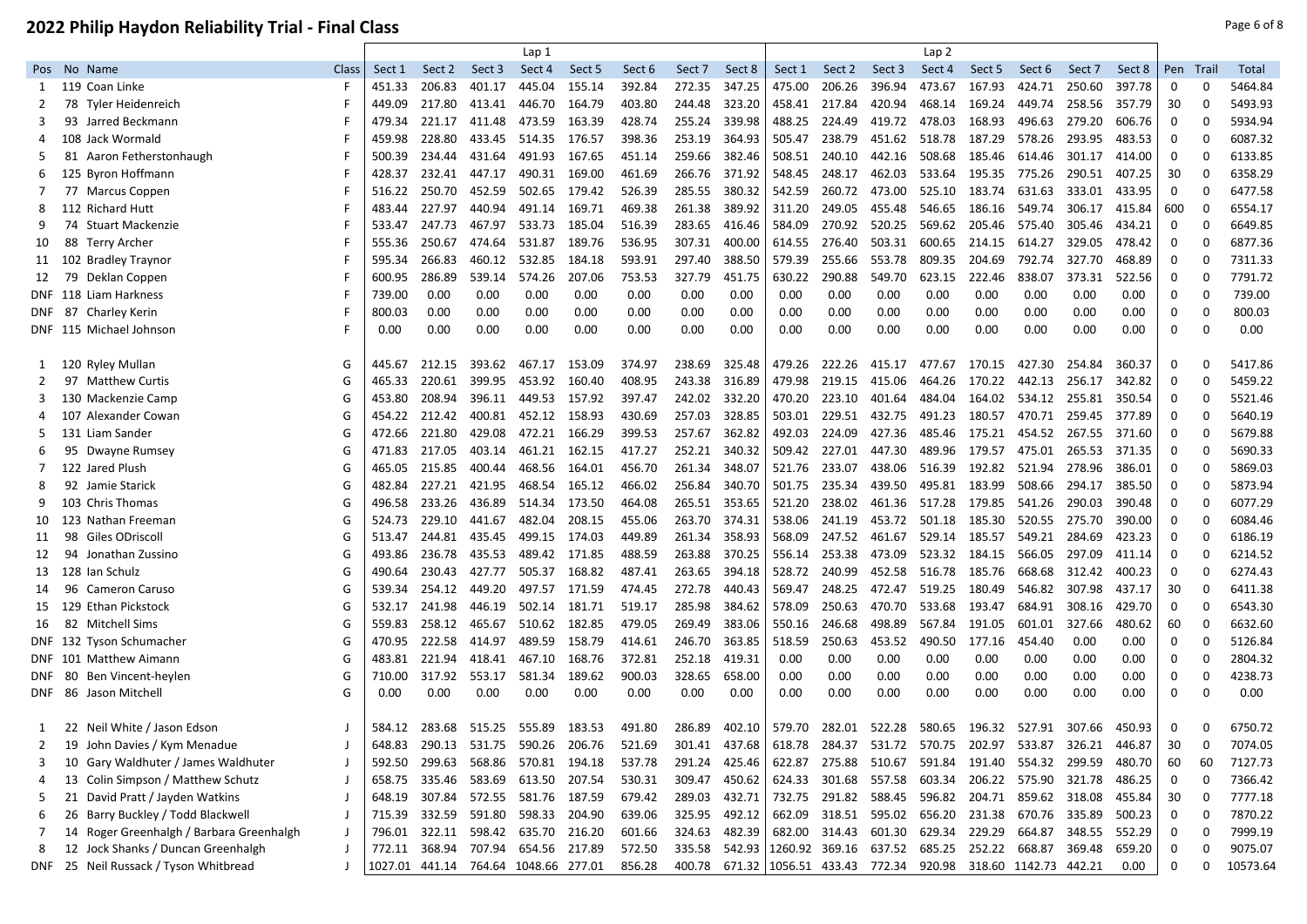# **2022 Philip Haydon Reliability Trial - Final Class** Page 7 of 8

|            |     |                                     |              |        |                                    |        | Lap 1                |        |         |        |               |                             |                      |        | Lap <sub>2</sub>            |        |                                                         |        |         |          |               |         |
|------------|-----|-------------------------------------|--------------|--------|------------------------------------|--------|----------------------|--------|---------|--------|---------------|-----------------------------|----------------------|--------|-----------------------------|--------|---------------------------------------------------------|--------|---------|----------|---------------|---------|
|            |     | Pos No Name                         | Class        | Sect 1 | Sect 2                             | Sect 3 | Sect 4               | Sect 5 | Sect 6  | Sect 7 | Sect 8        | Sect 1                      | Sect 2               | Sect 3 | Sect 4                      | Sect 5 | Sect 6                                                  | Sect 7 | Sect 8  | Pen      | Trail         | Total   |
|            | 20  | Ross Watson / Cooper Winter         |              | 531.09 | 268.16                             | 493.62 | 510.64               | 170.35 | 493.38  | 274.32 | 379.64        | 526.47                      | 269.67               | 493.84 | 518.40                      | 185.46 | 523.43                                                  | 294.13 | 396.64  | $\Omega$ | 0             | 6329.24 |
| 2          | 17  | Russell Bailey / Marc Oxley         |              | 587.09 | 290.89                             | 516.17 | 549.53               | 184.87 | 469.00  | 276.99 | 404.17        | 573.23                      | 267.97               | 498.86 | 603.79                      | 187.51 | 529.40                                                  | 294.94 | 425.56  | $\Omega$ | $\Omega$      | 6659.97 |
| 3          |     | 18 Zak Smith / Samantha Baxter      |              | 582.11 | 306.70                             | 525.28 | 551.12               | 189.73 | 560.11  | 292.62 | 465.25        | 567.95                      | 273.27               | 517.50 | 558.57                      | 185.24 | 579.19                                                  | 305.45 | 402.62  | 0        | $\Omega$      | 6862.71 |
| 4          |     | 11 Michael Kerin / Louis Kerin      | к            | 626.69 | 308.93                             | 553.87 | 603.33               | 209.39 | 539.14  | 300.18 | 440.06        | 620.12                      | 313.04               | 549.94 | 590.54                      | 215.43 | 558.83                                                  | 317.94 | 620.67  | $\Omega$ | $\Omega$      | 7368.10 |
| -5         |     | 15 Matthew Harris / Jordan Harris   | к            | 731.30 | 370.58                             | 615.77 | 616.16               | 213.95 | 738.45  | 331.84 | 583.26        | 745.83                      | 313.70               | 603.00 | 641.87                      | 241.49 | 699.02                                                  | 359.61 | 643.71  | 0        | 0             | 8449.54 |
| 6          | 16  | Aaron Silvy / Vanessa Silvy         |              | 788.16 | 386.25                             | 705.70 | 735.53               | 228.82 | 626.20  | 329.88 | 716.35        | 855.80                      | 414.07               | 766.41 | 841.92                      | 255.24 | 695.76                                                  | 413.22 | 706.25  | 0        | $\Omega$      | 9465.56 |
| DNF.       | 23  | Adam Buckley / Kym Schunke          |              | 662.76 | 307.64                             | 590.16 | 594.31               | 205.96 | 0.00    | 0.00   | 0.00          | 0.00                        | 0.00                 | 0.00   | 0.00                        | 0.00   | 0.00                                                    | 0.00   | 0.00    | $\Omega$ | 0             | 2360.83 |
|            |     |                                     |              |        |                                    |        |                      |        |         |        |               |                             |                      |        |                             |        |                                                         |        |         |          |               |         |
| 1          |     | 70 Heidi Giersch                    |              | 578.59 | 256.37                             | 508.28 | 535.64               | 178.25 | 619.52  | 302.28 | 440.93        | 568.33                      | 263.94               | 517.47 | 583.15                      | 199.22 | 729.10                                                  | 350.36 | 457.09  | 30       | $\Omega$      | 7118.52 |
|            | 24  | Kristy Schultz / Ayla Plowman       |              | 642.86 | 309.71                             | 557.28 | 576.64               | 193.17 | 552.44  | 298.95 | 449.79        | 592.03                      | 293.25               | 518.91 | 583.10                      | 203.29 | 523.16                                                  | 314.33 | 516.84  | 0        | $\Omega$      | 7125.75 |
| 3          |     | 28 Caroline Wilksch / Jessica Giles |              | 711.36 | 346.57                             | 625.42 | 676.97               | 229.84 | 1210.06 | 394.14 | 628.90        | 868.37                      | 339.10               | 638.69 | 709.14                      | 249.26 | 790.19                                                  | 386.00 | 639.68  | -240     | $\Omega$      | 9203.69 |
|            |     |                                     |              |        |                                    |        |                      |        |         |        |               |                             |                      |        |                             |        |                                                         |        |         |          |               |         |
| 1          | 37  | <b>Greg Slattery</b>                | M            | 492.83 | 229.45                             | 430.02 | 436.00               | 168.67 | 497.06  | 258.59 | 350.76        | 478.36                      | 223.62               | 421.02 | 488.84                      | 172.11 | 606.46                                                  | 306.57 | 399.96  | 0        | 0             | 5960.32 |
| 2          |     | 35 Steve Sparkes                    | M            | 545.81 | 253.42                             | 460.72 | 523.00               | 182.21 | 561.97  | 279.70 | 413.65        | 526.70                      | 240.28               | 470.20 | 570.87                      | 199.18 | 820.24                                                  | 325.68 | 453.21  | 0        | 0             | 6826.84 |
| 3          | 53  | Stephen Tomlinson                   | M            | 533.36 | 246.97                             | 465.06 | 482.00               | 185.51 | 570.42  | 295.13 | 410.23        | 515.97                      | 243.42               | 468.80 | 562.48                      | 192.69 | 638.62                                                  | 330.59 | 540.78  | 0        | 240           | 6922.03 |
| 4          |     | 36 Allan Briscoe                    | M            | 564.58 | 267.20                             | 507.87 | 555.59               | 192.37 | 589.56  | 303.42 | 416.70        | 563.42                      | 259.74               | 488.58 | 578.89                      | 255.35 | 849.35                                                  | 403.33 | 489.76  | 0        | $\Omega$      | 7285.71 |
|            |     | 59 Peter Minge                      | M            | 593.84 | 267.68                             | 491.42 | 525.00               | 195.03 | 594.91  | 305.38 | 506.00        | 590.12                      | 275.30               | 511.28 | 570.39                      | 211.21 | 863.52                                                  | 355.51 | 519.84  | $\Omega$ | $\Omega$      | 7376.43 |
| 6          |     | 51 Brett Hall                       | M            | 540.28 | 239.33                             | 444.27 | 430.00               | 213.92 | 537.38  | 284.16 | 402.25        | 530.20                      | 246.40               | 466.44 | 1197.37 214.85              |        | 686.10                                                  | 325.41 | 714.92  | $\Omega$ | $\Omega$      | 7473.28 |
|            | 43  | <b>Brenton Matters</b>              | M            | 609.56 | 289.18                             | 531.30 | 530.00               | 204.92 | 659.59  | 321.16 | 450.82        | 626.17                      | 278.07               | 540.39 | 618.76                      | 227.93 | 829.62                                                  | 361.09 | 515.76  | 0        | $\Omega$      | 7594.32 |
| 8          |     | 52 Paul Rumsey                      | M            | 625.25 | 276.21                             | 513.06 | 507.00               | 215.29 | 602.39  | 322.23 | 458.01        | 601.78                      | 279.13               | 542.14 | 643.79                      | 226.49 | 771.68                                                  | 395.12 | 1007.29 | 0        | 0             | 7986.86 |
| 9          | 46  | Brian Bayley                        | M            | 621.00 | 292.17                             | 522.61 | 566.00               | 212.07 | 788.16  | 352.04 | 471.09        | 616.17                      | 289.43               | 561.14 | 812.17                      | 254.29 | 1220.29                                                 | 550.78 | 668.85  | 0        | $\Omega$      | 8798.26 |
| <b>DNF</b> | 40  | <b>Barry Quin</b>                   | M            | 756.69 | 334.17                             | 596.78 | 590.00               | 218.70 | 1392.69 | 380.17 | 0.00          | 0.00                        | 0.00                 | 0.00   | 0.00                        | 0.00   | 0.00                                                    | 0.00   | 0.00    | $\Omega$ | 0             | 4269.20 |
| DNF.       | -55 | <b>Phillip Altschwager</b>          | M            | 718.01 | 309.71                             | 589.14 | 570.00               | 223.71 | 993.84  | 0.00   | 0.00          | 0.00                        | 0.00                 | 0.00   | 0.00                        | 0.00   | 0.00                                                    | 0.00   | 0.00    | $\Omega$ | $\Omega$      | 3404.41 |
| DNF.       | 38  | Dale Hanlon                         | M            | 806.44 | 371.10                             | 0.00   | 0.00                 | 0.00   | 0.00    | 0.00   | 0.00          | 0.00                        | 0.00                 | 0.00   | 0.00                        | 0.00   | 0.00                                                    | 0.00   | 0.00    | $\Omega$ | $\Omega$      | 1177.54 |
|            |     |                                     |              |        |                                    |        |                      |        |         |        |               |                             |                      |        |                             |        |                                                         |        |         |          |               |         |
| 1          |     | 61 Paul Collins                     | P            | 555.47 | 261.07                             | 477.92 | 477.00               | 185.53 | 516.44  | 298.36 | 473.51        | 564.45                      | 267.54               | 509.27 | 584.78                      | 204.11 | 588.58                                                  | 329.50 | 501.15  | $\Omega$ | $\Omega$      | 6794.68 |
| 2          | 56  | Adam Toolan                         | P            | 576.55 | 270.28                             | 492.87 | 490.00               | 185.09 | 593.55  | 300.06 | 421.50        | 576.37                      | 277.41               | 497.94 | 619.21                      | 206.51 | 740.76                                                  | 342.05 | 533.48  | 0        | 0             | 7123.63 |
| <b>DNF</b> | 29  | Jason Whitfield / Shane Knowles     | P            | 595.51 | 505.67                             | 0.00   | 0.00                 | 0.00   | 0.00    | 0.00   | 0.00          | 0.00                        | 0.00                 | 0.00   | 0.00                        | 0.00   | 0.00                                                    | 0.00   | 0.00    | 0        | $\Omega$      | 1101.18 |
| DNF.       | 27  | Tony Codrington / Adam Lange        | P            | 0.00   | 0.00                               | 0.00   | 0.00                 | 0.00   | 0.00    | 0.00   | 0.00          | 0.00                        | 0.00                 | 0.00   | 0.00                        | 0.00   | 0.00                                                    | 0.00   | 0.00    | 0        | $\Omega$      | 0.00    |
|            |     |                                     |              |        |                                    |        |                      |        |         |        |               |                             |                      |        |                             |        |                                                         |        |         |          |               |         |
|            | 63  | Shaun Harman                        | $\mathsf{V}$ | 454.12 | 219.47                             | 400.91 | 459.67               | 163.50 | 452.05  | 245.98 | 332.82        | 459.89                      | 218.61               | 415.16 | 479.68                      | 169.85 | 505.16                                                  | 266.69 | 401.67  | $\Omega$ | $\Omega$      | 5645.23 |
| 2          |     | 60 Paul Grosser                     |              | 485.53 | 225.30                             | 413.16 | 400.00               | 164.28 | 435.08  | 257.30 | 345.57        | 477.67                      | 227.40               | 430.42 | 481.34                      | 176.77 | 534.38                                                  | 290.77 | 429.26  | $\Omega$ | 0<br>$\Omega$ | 5774.23 |
| 3          |     | 62 Stephen Russack                  |              | 490.20 | 230.68                             | 413.16 | 487.09               | 173.92 | 462.34  | 264.77 | 356.84        | 479.91                      | 228.98               | 432.37 | 513.84                      | 186.93 | 544.33<br>582.87                                        | 282.87 | 406.87  | $\Omega$ |               | 5955.10 |
|            |     | 50 Stephen Needham                  |              | 510.23 | 226.07                             | 424.97 | 411.00               | 165.96 | 449.14  | 266.18 | 402.65        | 479.73                      | 224.11               | 438.50 | 524.06                      | 179.29 |                                                         | 296.88 | 391.54  | $\Omega$ | 0             | 5973.18 |
| -5         |     | 39 John Burns                       |              | 480.58 | 232.88                             | 423.37 | 493.06               | 176.32 | 441.52  | 251.54 | 358.31        | 473.94                      | 225.80               | 424.83 | 526.64                      | 192.43 | 599.76                                                  | 286.15 | 399.37  | 0        | 0             | 5986.50 |
| 6          | 47  | Brian Gallasch                      |              | 550.44 | 243.15                             | 455.30 | 446.00               | 182.90 | 525.55  | 279.70 | 378.35        | 509.84                      | 231.86               | 440.42 | 523.18                      | 204.90 | 645.12                                                  | 310.25 | 416.92  | 0        | 0             | 6343.88 |
| 7          | 48  | David Gallasch                      |              | 578.70 | 269.03                             | 488.62 | 473.00               | 190.21 | 554.13  | 279.38 | 397.20        | 558.78                      | 253.74               | 481.06 | 584.70                      | 213.21 | 656.99                                                  | 334.16 | 422.06  | 0        | $\Omega$      | 6734.97 |
| 8          |     | 65 Andrew Byrne                     |              | 557.34 | 261.56                             | 477.59 | 544.81               | 182.90 | 530.56  | 290.12 | 388.60        | 573.81                      | 264.15               | 486.53 | 552.25                      | 198.32 | 655.13                                                  | 319.31 | 505.60  | $\Omega$ | $\Omega$      | 6788.58 |
| 9          |     | 42 Jonathan Moore                   |              |        | 554.69 259.04 477.55 475.00 191.93 |        |                      |        | 595.55  |        |               | 292.52 398.01 558.61 258.35 |                      |        |                             |        | 488.37 566.75 206.27 699.69 339.47 484.40               |        |         |          | 0             | 6846.20 |
|            |     | 64 Darren Jones                     |              | 569.20 | 255.69                             |        | 476.86 473.57 187.75 |        | 554.47  |        | 282.48 429.29 |                             | 563.09 256.78        | 487.87 |                             |        | 596.43 197.36 740.98 311.90                             |        | 530.28  | 0        |               | 6914.00 |
| 11         |     | 41 David Johnson                    |              |        | 571.09 281.89                      |        | 502.61 560.00 204.84 |        | 635.34  |        | 395.82 447.76 |                             |                      |        |                             |        | 602.25 287.50 528.72 617.51 220.99 878.71 404.34 524.84 |        |         | 0        | 0             | 7664.21 |
|            |     | 57 Richard Prusa                    |              |        | 605.62 272.00                      |        | 501.28 479.00 188.00 |        | 686.22  |        | 325.86 546.90 |                             | 605.95 274.92 534.84 |        |                             |        | 660.39 207.60 1000.30 388.32                            |        | 596.09  | 30       | 0             | 7903.29 |
| 13         |     | 58 Chris Walsh                      |              |        | 655.06 305.60                      |        | 569.55 557.00 219.09 |        | 734.94  |        | 345.72 538.87 | 634.45                      | 291.24               |        | 603.17 729.10 256.91 882.26 |        |                                                         | 414.84 | 659.56  | 0        | 0             | 8397.36 |
|            |     | DNF 54 Mark Zussino                 | v            | 563.70 | 262.55                             |        | 491.56 500.00        | 216.59 | 0.00    | 0.00   | 0.00          | 0.00                        | 0.00                 | 0.00   | 0.00                        | 0.00   | 0.00                                                    | 0.00   | 0.00    | 0        | 0             | 2034.40 |
|            |     | DNF 66 Rob Thomas                   | V            | 0.00   | 0.00                               | 0.00   | 0.00                 | 0.00   | 0.00    | 0.00   | 0.00          | 0.00                        | 0.00                 | 0.00   | 0.00                        | 0.00   | 0.00                                                    | 0.00   | 0.00    | 0        | 0             | 0.00    |